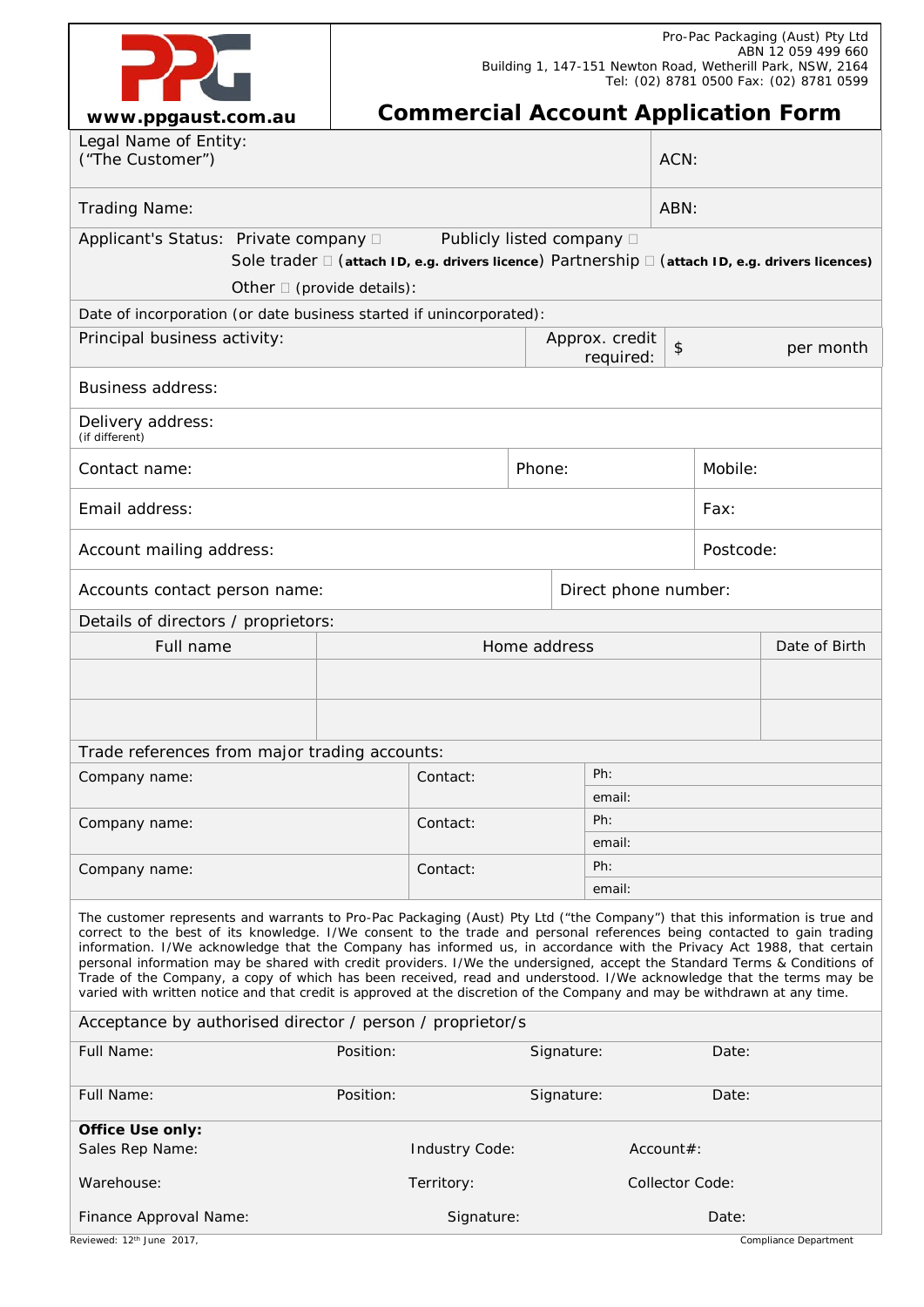

## **Deed of Secured Guarantee and Indemnity**

To: Pro-Pac Packaging Limited (ABN 36 112 971 874) of 147-151 Newton Road Wetherill Park NSW 2164 Australia its subsidiaries and assigns ("the Company")

In consideration for the Company providing or continuing to provide goods and services to the Customer identified in the Schedule ("the Customer") the Guarantor enters into this Deed and where the Guarantor consists of more than one person they jointly and severally agree with the Company as follows:

- 1. The Guarantor guarantees without limit the payment by the Customer of any and all goods and services that have been supplied or may in future be supplied from time to time at the Customer's request and to be answerable and responsible for the payment by the Customer of all moneys which are payable or may become payable by the Customer to the Company.
- 2. This guarantee is given for valuable consideration and is a continuing guarantee to the Company for the whole of the Customer's indebtedness to the Company for any liability that arises in connection with the supply of goods and services or otherwise.
- 3. Where the Guarantor consists of more than one person this guarantee is enforceable against all persons signing as guarantor jointly and severally.
- 4. The Guarantor hereby indemnifies the Company against any and all losses and expenses (including legal costs on a solicitor/client basis) however and whatever directly or indirectly arising from any default whatever on the part of the Customer under a contract with the Company. For the purpose of securing payment to the Company the Guarantor hereby charges all of their real and personal property (including all property presently owned and acquired after the date of this Deed) whatsoever in favour of the Company with the payment of all sums of money, whether present, future or contingent, for which the Guarantor is or may become liable to pay the Company. The Guarantor hereby irrevocably appoints the Company and any person nominated by the Company the attorney of the Guarantor with power to execute, sign, seal and deliver such mortgage or other document as may be necessary or incidental in order to give effect to this security.
- 5. To the extent that the charge or any part of it created by clause 5 is or becomes void or voidable it may be severed from this Deed without any effect on the validity of the remainder of clause 5 or this Deed.
- 6. A certificate of debt signed by a representative of the Company shall be prima facie evidence that the sum stated therein is owing by the Customer to the Company at that point in time.
- 7. That the Guarantor has made his or her own enquiries of the Customer regarding the Customer's past and prospective dealings with the Company. The Guarantor further agrees that the Company is under no obligation to notify them of any aspect of or changes to its trading terms or dealings with the Customer.
- 8. Each Guarantor acknowledges having received a copy of this Guarantee and having had an adequate opportunity to consider its terms and to seek independent legal and financial advice regarding it.
- 9. The Company may at any time release or discharge a Guarantor from any or all of their obligations under this Deed and give time for payment, accept any composition or make any other arrangements with any Guarantor without releasing or discharging or otherwise diminishing the responsibilities of any other Guarantor.
- 10. The Guarantor agrees that this Deed shall be construed in accordance with the laws of the State of New South Wales and the parties be subject to the exclusive jurisdiction of Courts of the State of New South Wales.
- 12. Privacy

The Company may give information about the Guarantor to and the Guarantor hereby authorises the Company to receive information from a credit reporting agency the Registrar of Personal Property Securities or other body for the following purposes:

- a. to obtain a consumer credit report or other information about the Guarantor;
- b. to allow the credit reporting agency to create or update credit information records about the Guarantor;
- c. for registration in the Personal Property Securities Register; and
- d. to obtain commercial credit information about the Guarantor from a credit reporting agency.

## **SCHEDULE**

Name of Customer: …………………………………………………………………. ACN or ABN Number: …………………………….

| <b>GUARANTOR (1)</b> | <b>WITNESS</b> |
|----------------------|----------------|
|                      |                |
|                      |                |
|                      |                |
|                      |                |
|                      |                |
| Signature:           | Signature:     |
| <b>GUARANTOR (2)</b> | <b>WITNESS</b> |
|                      |                |
|                      |                |
|                      |                |
|                      |                |
|                      |                |
| Signature:           | Signature:     |
| <b>GUARANTOR (3)</b> | <b>WITNESS</b> |
|                      |                |
|                      |                |
|                      |                |
|                      |                |
|                      |                |
| Signature:           | Signature:     |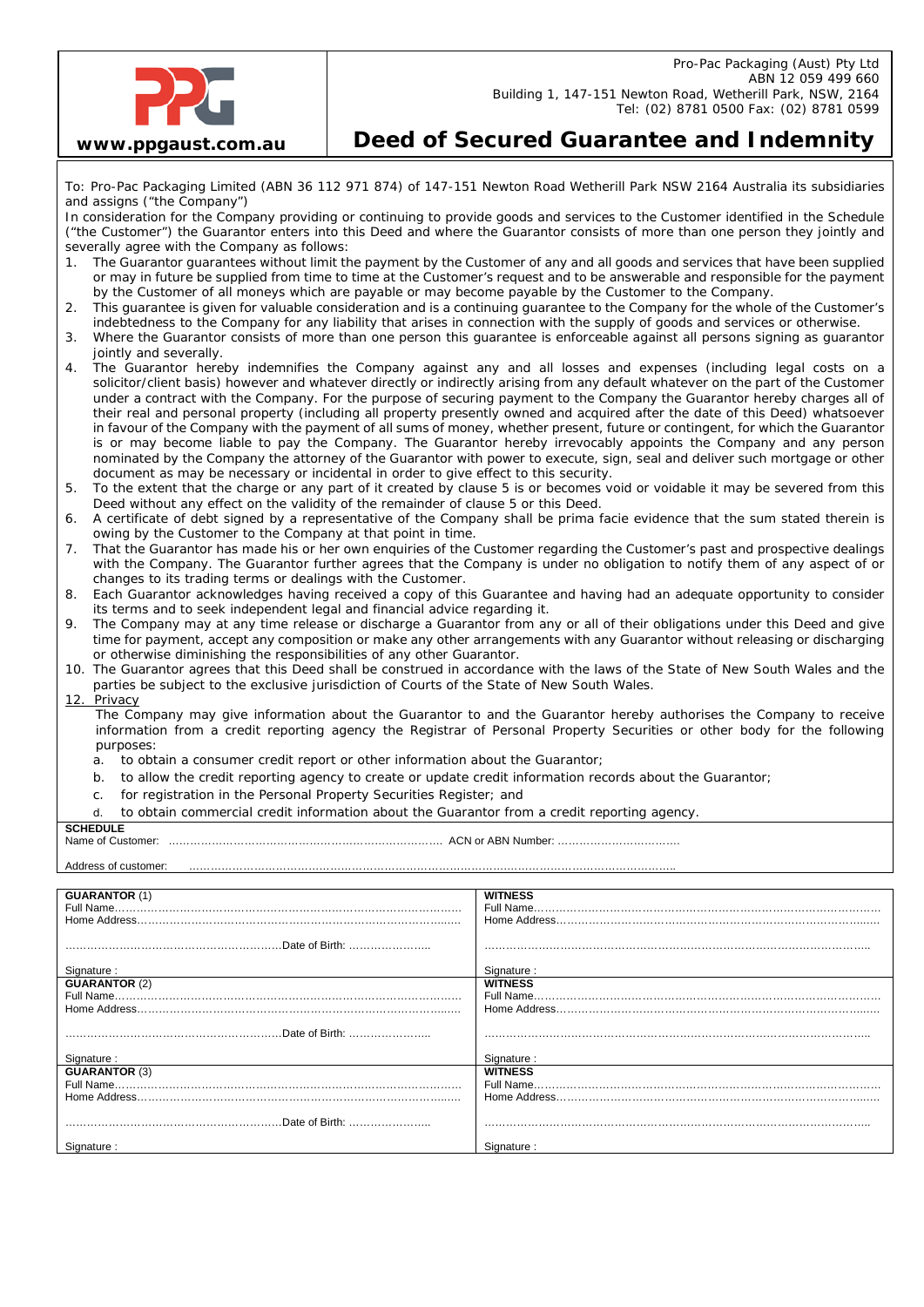## **STANDARD TERMS AND CONDITIONS OF TRADE**

## **Definitions**

**"Company"** means **Pro-Pac Packaging Limited** (ABN 36 112 971 874) its subsidiaries and assigns.

**"Customer"** means the person or persons identified as the Customer on the Commercial Credit Application Form or in the absence thereof the party placing the Order with the Company.

**"Order"** means an offer by a Customer to purchase Products from the Company.

**"Products"** includes any goods or services or combination of both ordered by the Customer from the Company or supplied by the Company on the order of the Customer.

**"Unique Item"** includes any Product that has been specially ordered for a Customer (whether locally or from overseas) or which is specially manufactured for the Customer or is not a stocked item.

**"PPS Act"** means the Personal Property Securities Act 2009 (Cth) as amended from time to time.

**"PPSR"** is the Personal Property Securities Register established under section 147 of the PPS Act.

**"Rented Pallet"** means pallets owned by independent companies that rent pallets including Chep and Loscam.

**"Writing"** includes fax email and SMS.

## **1. Acceptance of Order**

The Company may accept any Order in whole or in part. Dispatch by the Company of Products for delivery pursuant to an Order (whether by single or multiple delivery) shall be taken as acceptance to the extent dispatched and the terms hereof current at the date of acceptance shall apply to the sale. Accepted Orders may not be varied or cancelled by the Customer and (subject to the conditions set out herein) there is no right of return.

## **2. Price**

The price of the Products shall be as agreed between the parties or otherwise the published price or where there is no agreed price or published price such amount as indicated on invoices provided by the Company to the Customer regarding Products ordered. Prior to acceptance of an Order, the Company may change its published prices at any time without notice.

Products ordered are quoted on the basis of collection from the factory or store of the Company from which they are delivered. The Company may charge for freight and handling at rates dependent on distance and volume of Products supplied. The rates are subject to change at any time without notice. A fuel levy may be charged by the Company for any delivery.

A further charge of \$20 may be made by the company for all orders under the minimum order value for that division of the Company that has the order placed on it. This fee and the threshold at which it applies may increase without notice.

## **3. Credit granting**

The Company may accept an Order and allow credit for part or all of its value or may accept an Order and require pre-payment as a condition of delivery. Credit approval once granted may be withdrawn at any time. Where credit approval has not been granted, or is withdrawn, payment of all Products supplied is required before delivery. Where credit has been approved for the Customer, all invoices issued by the Company are due and payable no later than thirty (30) days calculated from the end of the month in which the Products were delivered (or such other date for payment as the Customer and the Company may agree in writing).

## **4. Credit Policy and Default**

The Company may charge interest on all amounts not paid by the Customer within the term for payment at a rate of 2% per calendar month calculated from the due date and accruing monthly therefrom until the date of payment. If the Customer defaults in payment of any invoice when due and payable, the Customer shall indemnify the Company from and against all expenses, costs and disbursements incurred by the Company in pursuing the debt including all reasonably charged legal costs on a "solicitor and own client" basis and the fees charged to the Company by any mercantile agency. If the Customer fails to pay for the Products in accordance with invoices issued to the Customer, the Company may at its sole discretion:

- **a.** cancel any provision of credit to the Customer;<br>**b.** reverse any rebates and discounts allowed;
- **b.** reverse any rebates and discounts allowed;<br>**c.** require cash pre-payment for any further Pro-
- **c.** require cash pre-payment for any further Products ordered;<br>**d.** provide to a credit reporting agency details of the payment of
- **d.** provide to a credit reporting agency details of the payment default;<br>**e.** commence legal proceedings against the Customer (and any quara
- **e.** commence legal proceedings against the Customer (and any guarantors) for all outstanding amounts, interest and costs;<br>**f.** recover possession of the goods pursuant to the retention of title preserved under Clause 7;
- **f.** recover possession of the goods pursuant to the retention of title preserved under Clause 7;
- **g.** decline to supply Products to the Customer and terminate any other agreement with the Customer; and **h.** exercise any other rights at law.
- **h.** exercise any other rights at law.

A certificate of debt signed by a representative of the Company shall be prima facie evidence of money owing by the Customer to the Company at that time.

#### **5. Taxes**

The Company reserves the right to recover from the Customer any Goods and Services Tax *(*GST) payable in respect of supply of Products. Unless expressly included all amounts expressed or described in any agreement, price list or in invoices are GST exclusive.

#### **6. Delivery**

Delivery of Products may not be refused by the Customer after an Order has been accepted by the Company. Where prices are stated as inclusive of delivery, delivery is to the delivery point accepted by the Company. The Customer shall make all arrangements necessary to accept delivery of the Products whenever they are tendered for delivery. In the event that the Customer is unable or unwilling to accept delivery of the Products as arranged, then the Company shall be entitled to charge a reasonable fee for redelivery. Delivery of the Products to a third party nominated by the Customer is deemed to be delivered to the Customer for the purposes of this agreement. Notwithstanding any specification to the contrary in the Customer's Order the failure of the Company to deliver by a time specified by the Customer shall not entitle the Customer to treat that contract as breached or repudiated. The Company shall not be liable for any loss or damage or expense arising from failure by the Company to deliver the Products promptly or at all.

## **7. Retention of Title to the Products Pending Payment**

Orders are accepted on condition that ownership of the Products shall remain with the Company and shall not pass to the Customer until the Company has received in full (cash or cleared funds) all sums due to it in respect of the Products and all other sums which are or which become due to the Company from the Customer on any account. Until ownership of the Products has passed to the Customer, the Customer shall keep the Products in question as fiduciary agent and bailee for and on behalf of the Company. The Customer shall store and segregate the Products (at no cost to the Company) in such a way that they can be identified as the Company's property, shall keep them properly stored, protected and insured and shall deliver them to the Company upon request and the Company shall be entitled to

enter the premises where they are stored to retrieve them at any time and may resell such Products without the Customer's consent. The Customer will however be entitled to sell such Products within the ordinary course of business on condition that so long as title to such Products remain with the Company, that the Company shall legally and beneficially be entitled to the proceeds of sale that the Customer shall hold on trust for the Company in a separate account or where applicable the Customer will assign or transfer to the Company the claims the Customer has in respect of such sales.

## **8. Passing of Risk**

The Risk (but not title) in respect of Products sold passes to the Customer immediately upon delivery of the Products to the Customer or upon collection of the Products by the Customer, the Customer's agent or any courier as the case may be.

## **9. Personal Property Securities Act**

The Customer acknowledges that by virtue of clauses 4, 7, 8 and 16 the Company has a security interest in the Products for the purposes of the PPS Act and to the extent applicable the PPS Act applies.

The Customer acknowledges that the Company may do anything reasonably necessary, including but not limited to registering any security interest which the Company has over the Products on the PPSR, in order to perfect the security interest and comply with the requirements of the PPS Act. The Customer agrees to do all things reasonably necessary to assist the Company to undertake the matters set out above. The Customer waives pursuant to s.157 (3) (b) of the PPS Act the right to receive notice of a verification statement in relation to any registration on the PPSR.

The Customer and the Company agree that, pursuant to section 115 of the PPS Act, the following provisions in the PPS Act do not apply in relation to a security interest in the Products to the extent, if any, mentioned (words in this provision have the same meaning as in the PPS Act):

- **i.** section 129 (disposal by purchase);<br>**ii.** section 125 (obligation to dispose
- section 125 (obligation to dispose of or retain collateral) in that the Company may extend the time for delay as the Company considers appropriate;
- **iii.** section 130 (notice of disposal), to the extent that it requires the secured party to give a notice to the grantor before disposal;
- **iv.** subsection 132(4) (statement of account if no disposal);
- **v.** section 135 (notice of retention);<br>**vi.** section 142 (redemption of collat
- **vi.** section 142 (redemption of collateral);<br>**vii.** section 143 (reinstatement of security
- section 143 (reinstatement of security agreement);

Pursuant to section 275(6) of the PPS Act and subject to section 275(7), the Customer and the Company agree not to disclose to any interested person information pertaining to the Company's security interest as set out in section 275(1).

Where required by law to respond the Company may charge the Customer a reasonable sum for work and costs associated with responding to a request made under section 275(1) of the PPS Act.

#### **10. Unique Items**

Unique Items shall not in any case be eligible for return. Orders placed for Unique Items are to be supplied as per quantities run at time of production that may vary by up to 10% of the total quantity in the Order.

Where Unique Items are held in inventory specifically for the Customer and the Customer discontinues normal, regular purchasing of these Unique Items from the Company, then the Customer undertakes to buy at the current purchase price all remaining inventory of these Unique Items within 10 days of receiving notification hereunder from the Company.

#### **11. Pallets**

Unless otherwise agreed to in writing all pallets on which Products are delivered remain the property of the Company and must be returned to the Company at the Customers expense in good order and condition to the factory or store of the Company from which they were delivered. Pallets will be deemed to be in the Customers possession until received at such factory or store. To the extent the law permits, all risks whatsoever and costs associated with the pallets vests in the Customer and the Customer agrees to replace the pallets with pallets of a similar type and quality or reimburse the costs thereof in respect of pallets that are not returned in good order and condition to the Company within one month of delivery of the Products.

Where Products are delivered on a Rented Pallet, the Customer must either replace the equivalent amount of Rented Pallets with the transport company delivering the Products or transfer the Rented Pallets through a valid account of the Rented Pallet company. Any Rented Pallets not replaced or transferred shall be invoiced at current replacement cost to the Customer.

## **12. Claims and Returns**

The Customer will inspect and check all Products received and within 14 days of receipt notify the Company in writing of any shortage in quantity, defect, incorrect specification, damage or Products not in accordance with the Customer's Order. The Customer is responsible for checking that Products comply with those Ordered prior to use. Returned Products must be unmarked, in a saleable condition and must include the original packaging.

No credit or replacement will be given unless and until Products so returned have been verified as being valid for return or are defective and are returned with a valid purchase order or receipt. The Company reserves the right to recover its costs where the returned Products prove not to be valid for return or are not defective. Returned Products must be returned the factory or store of the Company from which they were delivered. All freight, handling and other charges in relation to returning Products (other than Products defective or not ordered) are the responsibility of the Customer.

## **13. Credit Card recovery of costs**

A service fee may be added to the price where payment is made by way of a credit card.

## **14. Returned Cheques**

An administration fee of \$55 including GST plus all associated bank charges may be applied to any cheque payment returned unpaid by the bank for whatever reason. This fee may increase without notice.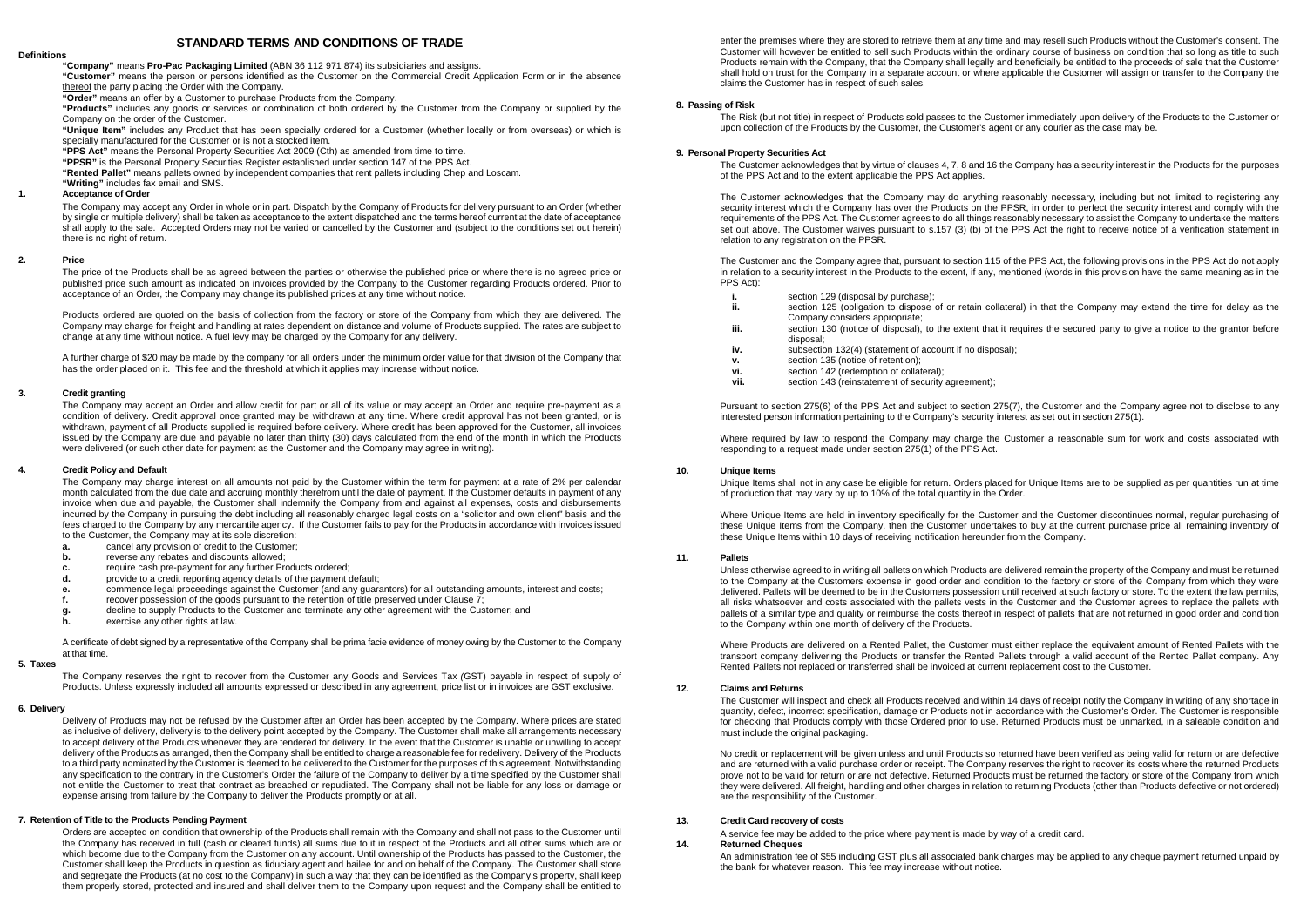## **15. Disputed Charges**

If the Customer objects to any invoiced item, the Customer may withhold payment of the disputed amount, but only if on or before payment or the due date for payment (whichever first occurs), the undisputed amount is paid in full and notice in writing of the dispute is given to the Company, setting out the details of the amount disputed, the reasons for the dispute, and the basis for calculating the disputed amount. The Company will investigate all disputes. If the amount is found to be payable (in whole or in part) then the Customer must pay the due amount within 7 days of receiving notice thereof from the Company and the basis of the decision. Invoiced amounts that are not objected to in writing within 30 days of the invoice date will be deemed to be correctly charged.

## **16. Recovery**

Notwithstanding any other provision to the contrary, if any amount due by the Customer to the Company is not paid within the term for payment, the Company reserves the following rights in relation to the Products until all amounts owed by the Customer to the Company in respect of the Products and all other Products and services supplied to the Customer by the Company at any time are fully paid:

- **a.** legal and equitable ownership of the Products;<br>**h** to retake possession of the Products; and
- **b.** to retake possession of the Products; and **c**. to keep or resell any of the Products repos
- **c.** to keep or resell any of the Products repossessed.

The Customer hereby grants full leave and irrevocable license without any liability to the Company and any person authorised by the Company to enter any premises where the Products may for the time being be placed or stored for the purpose of retaking possession of the Products.

#### **17. Disclaimer and Limitation of Liability**

The Trade Practices Act and various State Acts imply certain warranties into transactions which in certain circumstances cannot be excluded. Notwithstanding this (but subject to such laws as necessarily apply) the Customer acknowledges that it has not relied on any advice given or made by or on behalf of the Company in connection with the Products. The Company excludes all implied conditions and warranties from this agreement, except any conditional warranty (such as conditions or warranties implied by the Trade Practices Act and

- State Acts) to the extent that they cannot be excluded ("Non Excludable Conditions"). The Company limits its liability:<br> **a.** for breach of any Non-Excludable Conditions to the extent that liability for such breach can by **a.** for breach of any Non-Excludable Conditions to the extent that liability for such breach can by law be limited to the invoice cost of the Products supplied; and
- **b.** For any error or omission in delivery of the Products caused by the Company to (at the Company's sole discretion) resupply of the Products affected by the breach, or the payment of the cost of resupply.

Subject to this Clause, the Company excludes all other liability to the Customer for any costs, expenses, losses and damages suffered or incurred by the Customer in connection with this agreement whether that liability lies in contract, tort (including the Company's negligence) or under statute. Without limitation, the Company will in no circumstances be liable for any indirect or consequential losses, including but not limited to loss of profits, loss of revenue, loss of business opportunity, costs or any loss of reputation. The Customer indemnifies the Company and its officers, employees, contractors and agents against any costs, expenses, losses, damages and liability suffered or incurred arising from the Customer's breach of this agreement and any negligent or unlawful act or omission of the Customer in connection with the Products.

### **18. Set-off**

The Customer shall not be entitled to set off against or deduct from the price of Products sold any sums owed or claimed to be owed to the Customer by the Company.

## **19. Assignment**

The Customer may not assign or subcontract any contract for the purchase of Products or its obligations under this agreement. The Company may assign or licence or subcontract all or any parts of its rights and obligations hereunder without the Customer's agreement or consent.

## **20. Force Majeure**

The Company will have no liability to the Customer in relation to any loss, damage or expense caused by the Company's failure to complete an Order or delivery or contract, either totally or partially, as a result of including but not limited to fire, flood, tempest, earthquake, riot, civil disturbance, theft, crime, strike, lock-out, war, equipment, facilities, services, power or water shortage, accidents or breakdowns of plant, machinery, software, hardware or communication network or the inability of the Company's suppliers to supply necessary materials or any other matter beyond the Company's control.

## **21. Privacy Information**

The Company may give information about the Customer, its guarantors, directors or proprietors to a credit reporting agency for the following purposes:

- **a.** to obtain a consumer credit report about the Customer, its guarantors, directors or proprietors;<br>**b.** allow the credit reporting agency to create or update credit information records containing infor
- **b.** allow the credit reporting agency to create or update credit information records containing information about the Customer, its guarantors, directors or proprietors;
- **c.** for registration on the PPSR (Personal Property Securities Register); and **d.** to obtain commercial credit information about the Customer, its quarant
- **d.** to obtain commercial credit information about the Customer, its guarantors, directors or proprietors from a credit reporting agency

## **22. Waiver of terms of agreement**

The failure by the Company to exercise, or delay in exercising, any right, power or privilege available to it under this agreement will not operate as a waiver thereof or preclude any other or further exercise thereof or the exercise of any right or power.

## **23. Proper Law**

The agreement is governed by and will be construed in accordance with the laws of the State of NSW and the parties agree to submit to the exclusive jurisdiction of the Courts of the State of NSW.

## **24. Entire Agreement**

This document represents the entire agreement between the parties and may not be amended except in writing signed by each of the parties.

## **25. General**

The Company may serve any notice or Court document on the Customer by forwarding it by ordinary pre-paid post to the address of the Customer last known to the Company, or where a fax number or an email address has been supplied by the Customer, by sending it to that number or address.

If any term of this agreement shall be invalid, void, illegal or unenforceable, the remaining provisions shall not be affected, prejudiced or impaired.

All amounts quoted or invoiced are in Australian dollars. Payments remitted in foreign currency must include all related bank charges and currency conversion costs.

The Company reserves the right to review these terms and conditions at any time. If following any such review there is to be a change in the terms and conditions, that change will take effect from the date on which the Company notifies the Customer of that change.

In the event that the Customer sells or otherwise disposes of its business (or any part thereof), the Customer shall be responsible to immediately notify the Company in writing of such sale to enable the account to be closed. If the Customer fails to so notify then the Customer and its guarantors shall be jointly and severally liable with the third party acquiring the business (or part thereof) to the Company for the payment of Products subsequently sold or supplied to the third party and other charges on the Customer's account before the Company received such notice as if the Customer had ordered the Products itself.